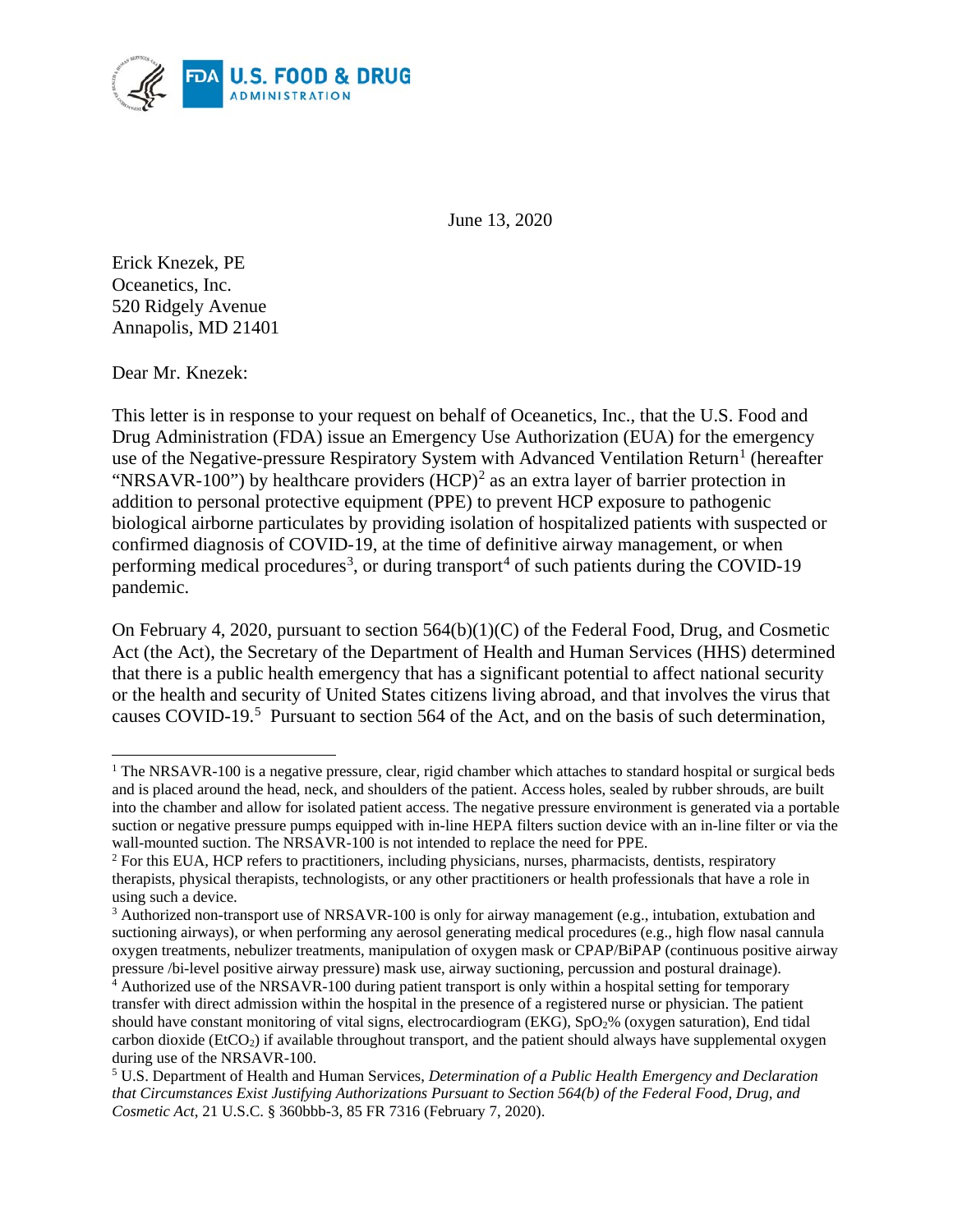the Secretary of HHS then declared on March 24, 2020, that circumstances exist justifying the authorization of emergency use of medical devices during the COVID-19 outbreak, subject to the terms of any authorization issued under that section.<sup>[6](#page-1-1)</sup>

There are no FDA-approved or -cleared devices for use as an extra layer of barrier protection in addition to PPE to prevent HCP exposure to pathogenic biological airborne particulates from patients during the COVID-19 pandemic. The use of the NRSAVR-100 would allow for a greater level of protection for HCP during high-risk procedures involving manipulation of the airway, such as endotracheal intubations and in non-invasive respiratory care (such as high-flow nasal cannula oxygen, nebulizers and CPAP/ BiPAP). Based on FDA's review of literature data and bench performance testing to test leaks and aerosol evacuation, FDA has concluded that the NRSAVR-100 may be effective in preventing HCP exposure to pathogenic biological airborne particulates by providing an extra layer of barrier protection in addition to PPE as described below.

Having concluded that the criteria for issuance of this authorization under section 564(c) of the Act are met, I am authorizing the emergency use of the NRSAVR-100, as described in the Scope of Authorization (Section [II\)](#page-1-0) and pursuant to the Conditions of Authorization (Section [IV\)](#page-4-0) of this letter.

# **I. Criteria for Issuance of Authorization**

I have concluded that the emergency use of the NRSAVR-100, as described in the Scope of Authorization (Section [II\)](#page-1-0) of this letter, meets the criteria for issuance of an authorization under section 564(c) of the Act, because I have concluded that:

- 1. SARS-CoV-2 can cause a serious or life-threatening disease or condition, including severe respiratory illness, to humans infected by this virus;
- 2. Based on the totality of scientific evidence available to FDA, it is reasonable to believe that the NRSAVR-100 may be effective in preventing HCP exposure to pathogenic biological airborne particulates by providing an extra layer of barrier protection in addition to PPE, at the time of definitive airway management, or when performing medical procedures, or during transport of patients with suspected or confirmed diagnosis of COVID-19 and that the known and potential benefits of the NRSAVR-100 for such use outweigh its known and potential risks; and,
- 3. There is no adequate, approved, and available alternative to the emergency use of the NRSAVR-100. [7](#page-1-2)

# <span id="page-1-0"></span>**II. Scope of Authorization**

<span id="page-1-1"></span> <sup>6</sup> U.S. Department of Health and Human Services, *Declaration that Circumstances Exist Justifying Authorizations Pursuant to Section 564(b) of the Federal Food, Drug, and Cosmetic Act, 21 U.S.C. § 360bbb-3*. 85 FR 17335 (March 27, 2020).

<span id="page-1-2"></span><sup>&</sup>lt;sup>7</sup> No other criteria of issuance have been prescribed by regulation under section 564(c)(4) of the Act.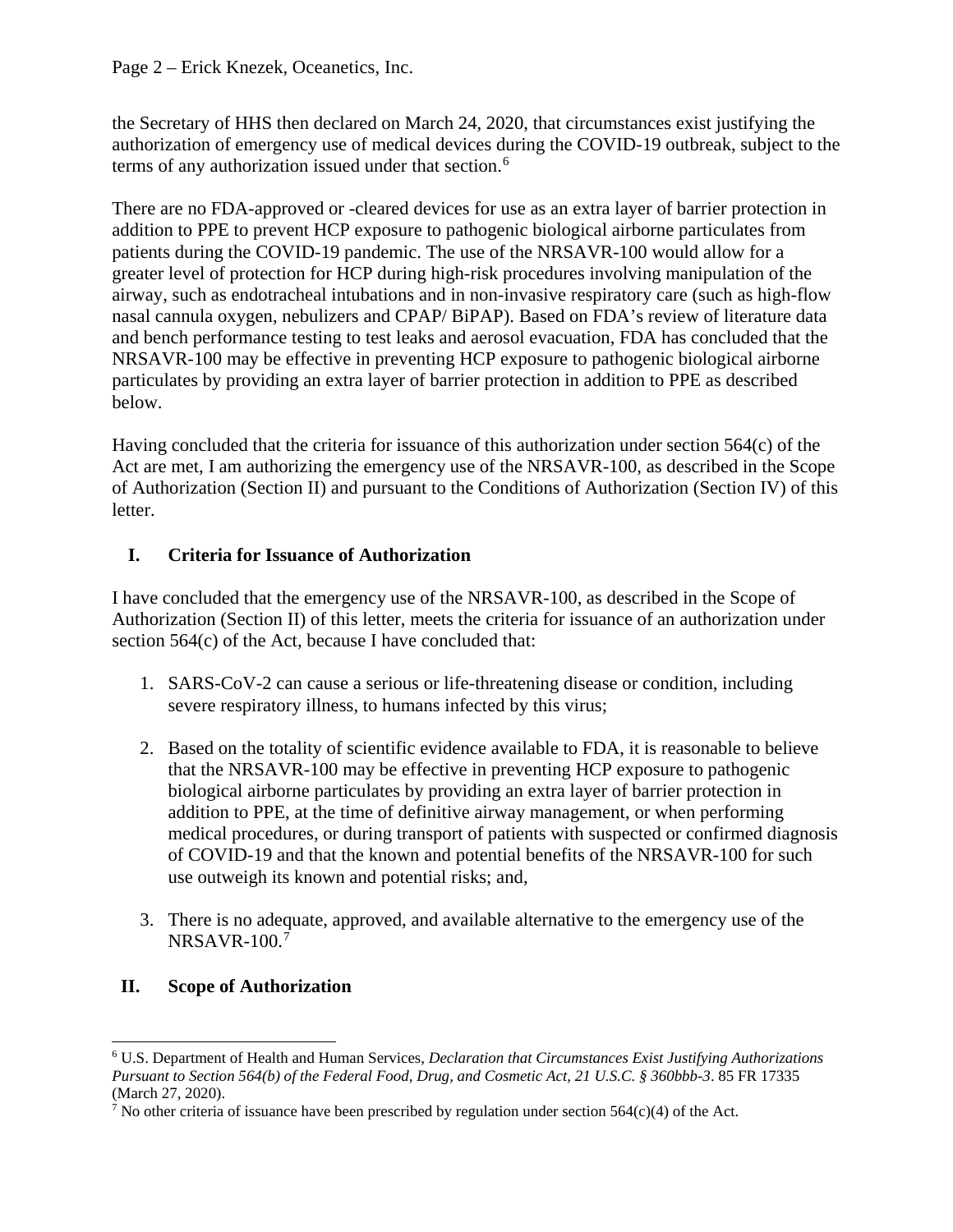I have concluded, pursuant to section  $564(d)(1)$  of the Act, that the scope of this authorization is limited to the use of the NRSAVR-100 by HCP as an extra layer of barrier protection in addition to PPE to prevent HCP exposure to pathogenic biological airborne particulates by isolating patients with known or suspected COVID-19, at the time of definitive airway management (e.g., intubation, extubation and suctioning airways), or when performing any aerosol generating medical procedures (e.g., high flow nasal cannula oxygen treatments, nebulizer treatments, manipulation of oxygen mask or CPAP/BiPAP mask use, airway suctioning, percussion and postural drainage), or during patient transport. When being used for transport of such patients, the NRSAVR-100 is limited to use within a hospital setting for temporary transfer with direct admission within the hospital in the presence of a registered nurse or physician. The patient should have constant monitoring of vital signs, electrocardiogram (EKG),  $SpO<sub>2</sub>%$ , and EtCO<sub>2</sub> if available throughout transport, and the patient should always have supplemental oxygen during use of the NRSAVR-100.

The NRSAVR-100 is not authorized for the following uses:

- For emergent endotracheal intubation with severe hypoxemia
- On patients with anticipated or known history of difficult airway
- On patients with communication disorders that might interfere with clinical care
- On patients with other anatomical abnormalities that might interfere with clinical care including decreased neck mobility from arthritis or other causes
- On children under 45 pounds (lbs.)

# **Authorized NRSAVR-100**

The NRSAVR-100 is authorized for use by HCP as an extra layer of barrier protection to prevent HCP exposure to pathogenic biological airborne particulates; it is an adjunct to PPE for HCP during the COVID-19 pandemic and does not replace the need for PPE.

The NRSAVR-100 is a negative pressure, clear, rigid chamber that attaches to standard hospital or surgical beds and is placed around the head, neck, and shoulders of the patient. Access holes, sealed by rubber shrouds, are built into the chamber allow for isolated patient access. The negative pressure environment is generated via a portable suction or negative pressure pump equipped with an in-line high-efficiency particulate air (HEPA) filter or via the healthcare facility wall-mounted suction.

The NRSAVR-100 is comprised of and assembled from Base Form Assembly (including clear, rigid side walls, hinges, screws, corner stiffeners, strap down hooks, handles, spring clamps, Thandles and seam sealant), one rubber Body Shroud, one interior body shroud plate, and six of each exterior arm shroud plates, interior flap plates, exterior arm shrouds, and interior flaps. All components of the NRSAVR-100 are intended to be reusable and must be cleaned and disinfected with a hospital-approved, EPA-registered isopropyl alcohol-based disinfectant. The NRSAVR-100 must be assembled, disassembled, and disinfected according to the "Instructions for Healthcare Facilities: Assembly, Disassembly and Disinfection of the NRSAVR-100 Device."

The NRSAVR-100 requires the following components that are not included as part of the NRSAVR-100 system: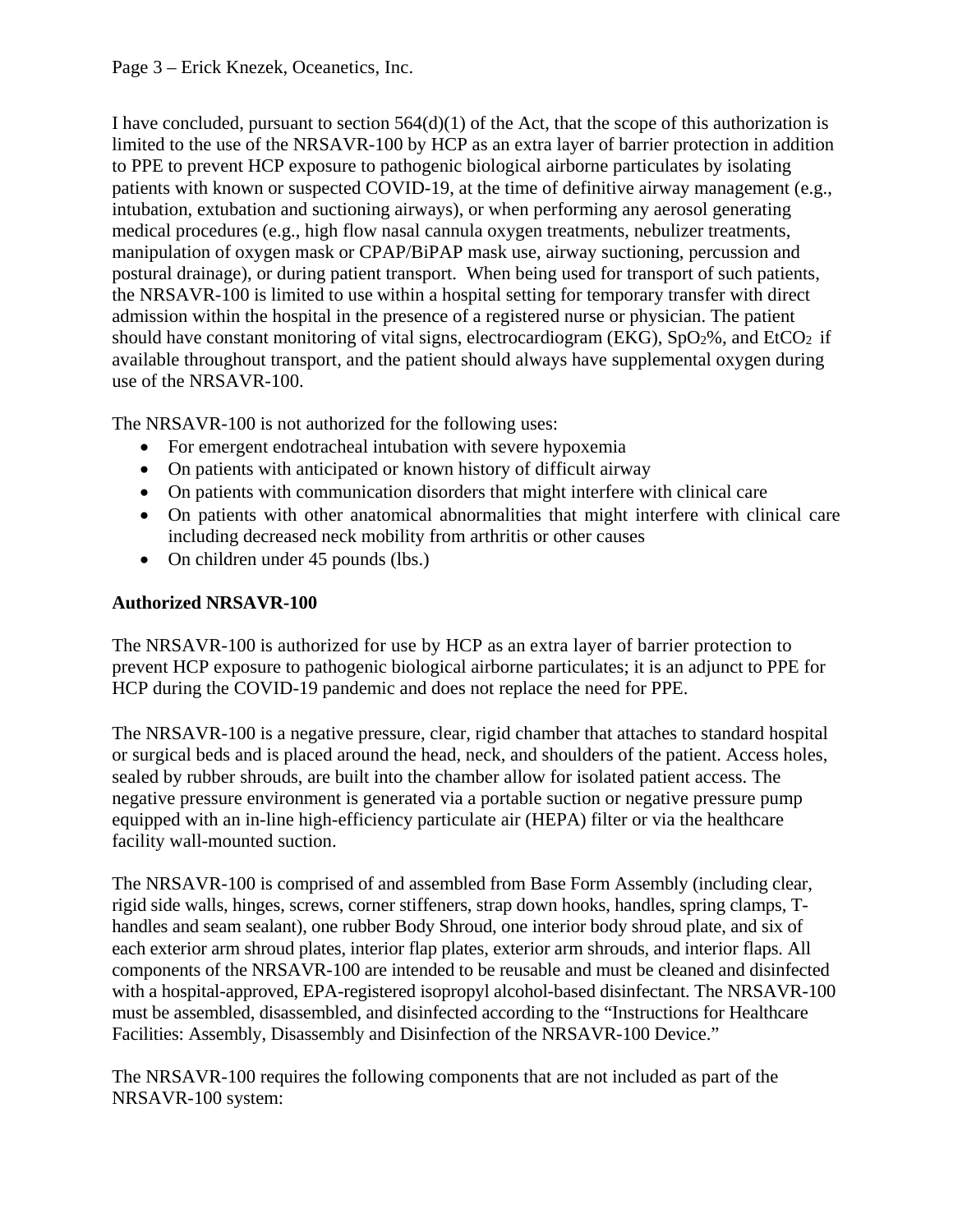- Portable suction or negative pressure pump with an in-line HEPA filter or healthcare facility wall-mounted suction; and
- Portable or wall-mounted medical air or oxygen.

The NRSAVR-100 is authorized for use as described in the Scope of Authorization (Section [II\)](#page-1-0). To transport patients on ventilators, all valves and ports are closed. To transport patients who are not on ventilators, the NRSAVR-100 maintains negative pressure via portable self-contained, suction or negative pressure pumps equipped with HEPA filters. Adequate Oxygen flow and maintenance of negative pressure with adequate air flow must be assured. Patients should have constant monitoring of vital signs, electrocardiogram (EKG),  $SpO<sub>2</sub>%$ , EtCO<sub>2</sub> if available throughout transport, and the patient should always have supplemental oxygen during use of the NRSAVR-100.

The above described NRSAVR-100, is authorized to be accompanied with the "Instructions for Healthcare Facilities: Assembly, Disassembly and Disinfection of the NRSAVR-100 Device," and "Instructions for Healthcare Personnel: Use of the NRSAVR-100 Device" (available at [http://www.fda.gov/MedicalDevices/Safety/EmergencySituations/ucm161496.htm\)](http://www.fda.gov/MedicalDevices/Safety/EmergencySituations/ucm161496.htm), together with the following product-specific information pertaining to the emergency use, which is required to be made available to HCP and patients, respectively:

- Fact Sheet for Healthcare Providers: Emergency Use of the Negative-pressure Respiratory System with Advanced Ventilation Return (NRSAVR-100)
- Fact Sheet for Patients: Emergency Use of the Negative-pressure Respiratory System with Advanced Ventilation Return (NRSAVR-100)

The above described product, when accompanied with the Instructions for Healthcare Facilities and Instructions for Healthcare Personnel (identified above) and the two Fact Sheets (collectively referred to as "authorized labeling") is authorized to be distributed and administered under this EUA, despite the fact that it does not meet certain requirements otherwise required by applicable federal law.

I have concluded, pursuant to section  $564(d)(2)$  of the Act, that it is reasonable to believe that the known and potential benefits of the NRSAVR-100 when used and labeled consistent with the Scope of Authorization of this letter (Section [II\)](#page-1-0), outweigh the known and potential risks of this product.

I have concluded, pursuant to section  $564(d)(3)$  of the Act, based on the totality of scientific evidence available to FDA, that it is reasonable to believe that the authorized NRSAVR-100 may be effective as described within, when used consistently with the Scope of Authorization of this letter (Section [II\)](#page-1-0), pursuant to section  $564(c)(2)(A)$  of the Act.

FDA has reviewed the scientific information available to FDA, including the information supporting the conclusions described in Section [I above,](#page-0-5) and concludes that the authorized NRSAVR-100, as described in the Scope of Authorization of this letter (Section [II\)](#page-1-0), meets the criteria set forth in section 564(c) of the Act concerning safety and potential effectiveness.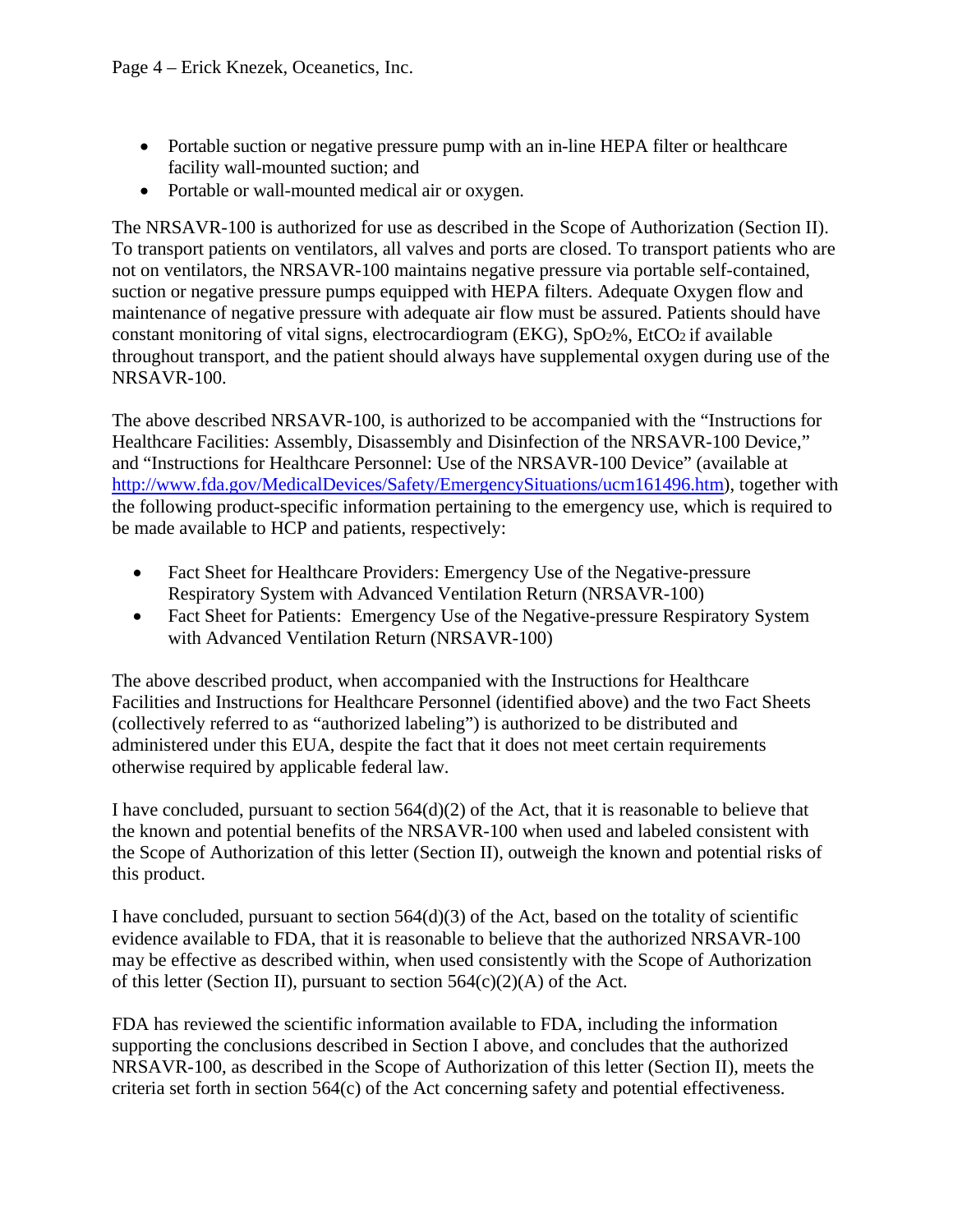The emergency use of the NRSAVR-100 under this EUA must be consistent with, and may not exceed, the terms of this letter, including the Scope of Authorization (Section [II\)](#page-1-0) and the Conditions of Authorization (Section [IV\)](#page-4-0). Subject to the terms and conditions of this EUA and under the circumstances set forth in the Secretary of HHS's determination under section 564(b)(1)(C) described above and the Secretary of HHS's corresponding declaration under section 564(b)(1), the NRSAVR-100 is authorized to be used and distributed as set forth in this EUA.

# **III. Waiver of Certain FDA Requirements**

Pursuant to Section 564(e)(3) of the Act, with respect to the emergency use of a product for which an authorization under this section is issued, FDA may waive or limit, to the extent appropriate given the circumstances of the emergency, requirements regarding good manufacturing practice otherwise applicable to the manufacture, processing, packing, or holding of products subject to regulations under this Act, including such requirements established under section  $520(f)(1)$  of the Act. FDA grants that waiver, including the quality system requirements under 21 CFR 820.

# <span id="page-4-0"></span>**IV. Conditions of Authorization**

Pursuant to section  $564(e)$  of the Act, I am establishing the following conditions on this authorization:

## **Oceanetics, Inc., as Sponsor of Authorized Product**

- A. Oceanetics, Inc., will make the NRSAVR-100 available with authorized labeling. Oceanetics, Inc., may request changes to the authorized labeling. Such changes require review and concurrence from Office of Health Technology 4 (OHT4)/Office of Product Evaluation and Quality (OPEQ)/Center for Devices and Radiological Health (CDRH).
- B. Oceanetics, Inc., may request changes to the Scope of Authorization (Section II in this letter) of the authorized NRSAVR-100. Such requests will be made by Oceanetics, Inc., in consultation with OHT4/OPEQ/CDRH and require concurrence of the Office of Counterterrorism and Emerging Threats (OCET)/Office of the Chief Scientist (OCS)/Office of the Commissioner (OC) and OHT4/OPEQ/CDRH.
- C. Oceanetics, Inc., may request changes to any components or materials. Such requests will be made in consultation with and require concurrence of OHT4/OPEQ/CDRH.
- D. Oceanetics, Inc., must comply with the labeling requirements under 21 CFR 801 Subpart A (general labeling provisions) and 21 CFR 801.109 (labeling for prescription devices), as well as those described in Section II of this letter, Scope of Authorization. As such, compliance with unique device identification regulations (see Subpart B of 21 CFR Part 801) is not required under this EUA.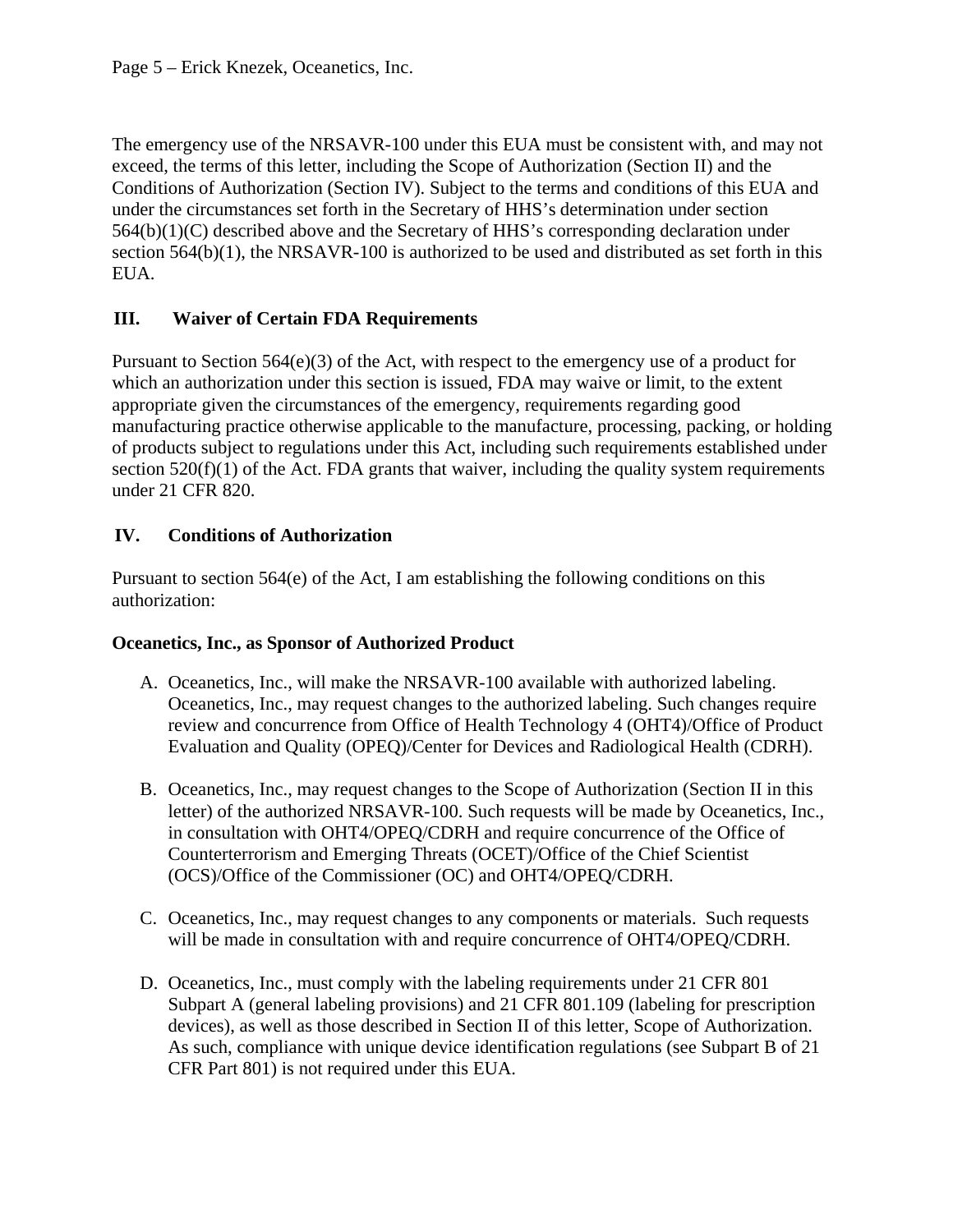- E. Oceanetics, Inc., must have a process in place for reporting adverse events in accordance with 21 CFR Part 803. Adverse events of which Oceanetics, Inc., becomes aware will be reported to FDA. Oceanetics, Inc., will establish a process to collect adverse event information from healthcare facility customers.
- F. Oceanetics, Inc., will notify FDA of any authorized distributor(s)<sup>[8](#page-5-0)</sup> of the NRSAVR-100, including the name, address, and phone number of any authorized distributor(s), and provide authorized distributor(s) with a copy of this EUA and any updates.

## **Oceanetics, Inc. and any Authorized Distributor(s)**

- G. Oceanetics, Inc., and authorized distributors will distribute the authorized NRSAVR-100 with the authorized labeling only to healthcare facilities with HCP who are adequately equipped, trained, and capable of using the NRSAVR-100.
- H. Oceanetics, Inc., and authorized distributors will make authorized labeling available on their websites.
- I. Authorized distributors will make Oceanetics, Inc., aware of any adverse events of which they become aware.
- J. Through a process of inventory control, Oceanetics, Inc., and authorized distributors will maintain records of the healthcare facilities to which they distribute the NRSAVR-100 and the number of each product they distribute.
- K. Oceanetics, Inc., and authorized distributor(s) are authorized to make available additional information relating to the emergency use of the product that is consistent with, and does not exceed, the terms of this letter of authorization.

## **Oceanetics, Inc., any Authorized Distributor(s), and Healthcare Facilities**

L. Oceanetics, Inc., any authorized distributor(s), and healthcare facilities will ensure that any records associated with this EUA are maintained until otherwise notified by FDA. Such records will be made available to FDA for inspection upon request.

## **Healthcare Facilities**

- M. Healthcare facilities using the authorized NRSAVR-100 must make available to patients the accompanying Patient Fact Sheet and make available to HCP the accompanying Healthcare Provider Fact Sheet.
- N. Healthcare facilities using the NRSAVR-100 must make Oceanetics, Inc., and FDA aware of any adverse events under 21 CFR Part 803.

<span id="page-5-0"></span><sup>&</sup>lt;sup>8</sup> "Authorized Distributor(s)" are identified by the sponsor in an EUA submission as an entity allowed to distribute the device.